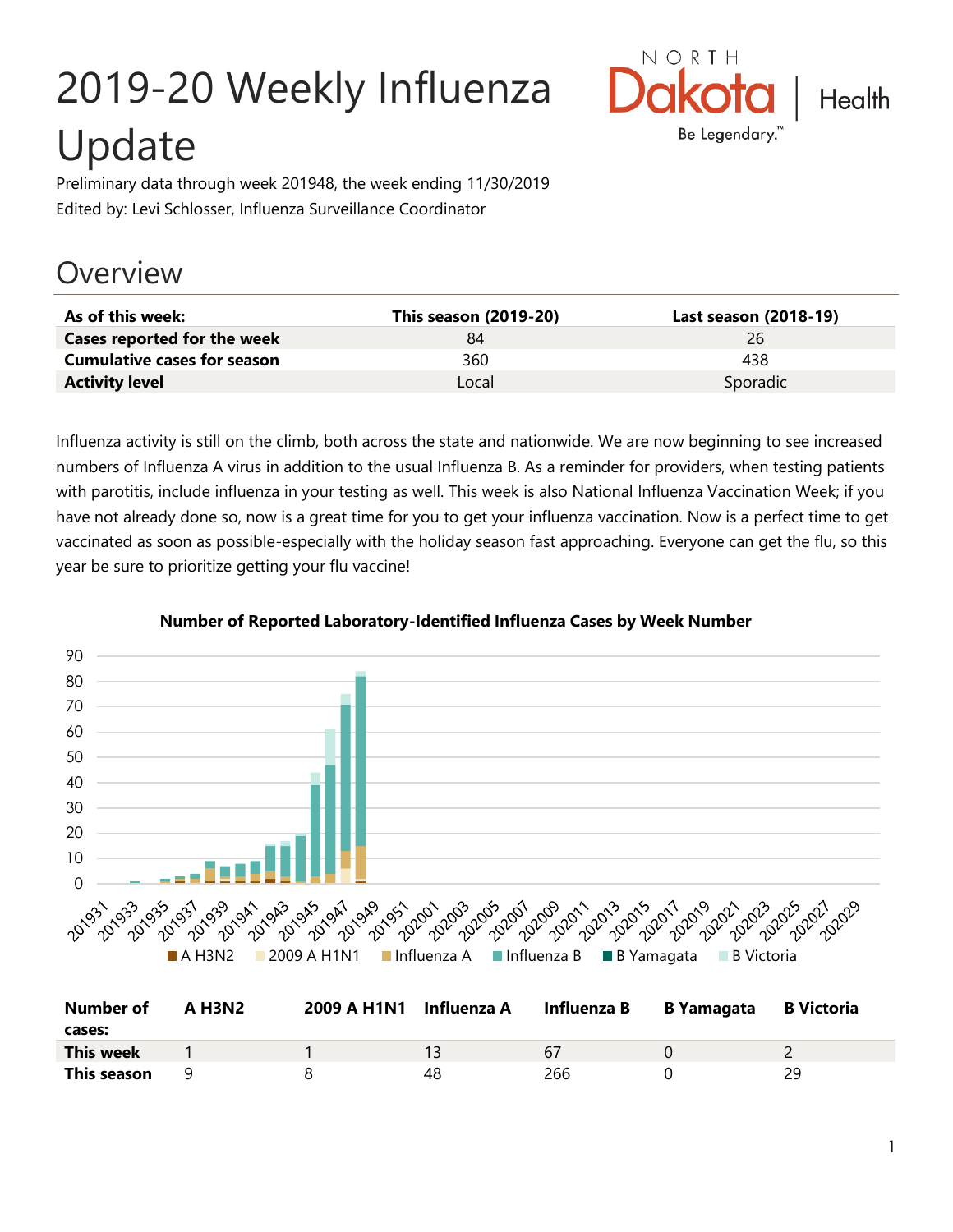Laboratory-confirmed influenza is a reportable disease in North Dakota. Influenza "cases" include people that have tested positive for influenza in a healthcare setting. It does not include people with influenza who did not seek healthcare, or who were diagnosed without a lab test, which is common. The true number of people with influenza in North Dakota is underrepresented, but case data allows us to see where and in what populations influenza is circulating. It also provides context regarding how the current season compares with previous seasons. Find more information about cases on [www.ndflu.com.](file://///nd.gov/doh/DOH-DATA/MSS/DC/PROGRAM/IMMUNE/Immunize/Influenza/Inf18-19/Surveillance/Weekly%20Summaries/www.ndflu.com)



## Case Demographics

#### Cases by **County**



© GeoNames, Navteq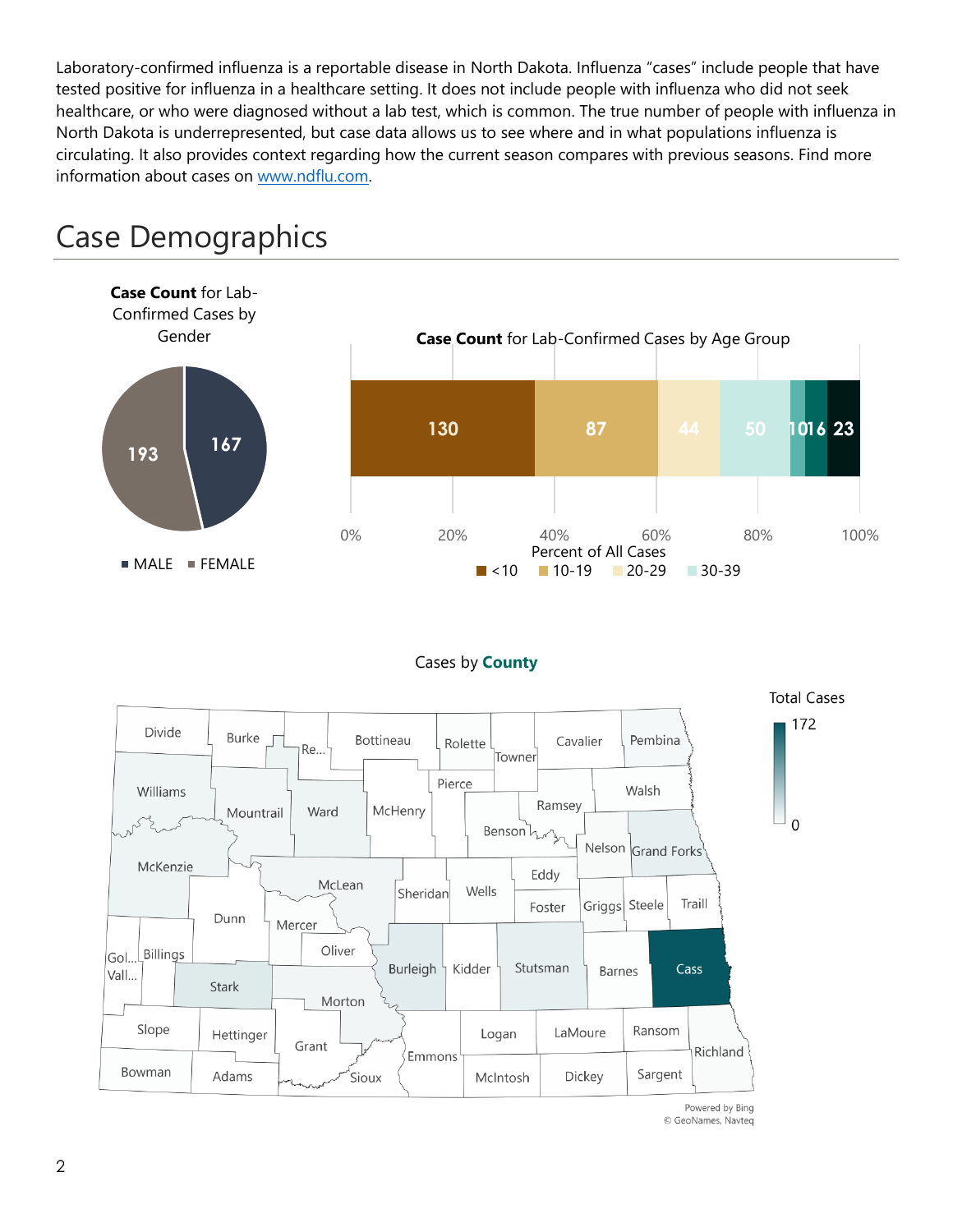# **Outbreaks**

During the influenza season, influenza outbreaks are common anywhere people gather, including schools, child care centers, and health care facilities. Outbreaks of influenza or influenza-like illness may be reported to the NDDoH. The following outbreaks have been reported this season:

| <b>Setting</b>              | <b>Number of outbreaks</b> | <b>Identified pathogens</b> |
|-----------------------------|----------------------------|-----------------------------|
| Long Term Care, Basic Care, |                            |                             |
| <b>Assisted Living</b>      |                            |                             |
| <b>Schools</b>              |                            |                             |
| <b>Child Care Centers</b>   |                            |                             |
|                             |                            |                             |

## Surveillance Programs

In addition to case reporting, the NDDoH uses a variety information sources to fully describe of what is happening during the influenza season.

#### Hospitalizations

This season, the NDDoH has introduced a new influenza hospitalization surveillance program. Select North Dakota hospitals report the number influenza-related hospitalizations weekly to the NDDoH. Because this surveillance methodology is new, hospitalization numbers this year may not be comparable to previous years.





#### Deaths

Data on pneumonia and influenza deaths is obtained from Vital Records and based on the cause of death listed on the death certificate.



**Total number of deaths for the season: Pneumonia** 134 **Influenza** 0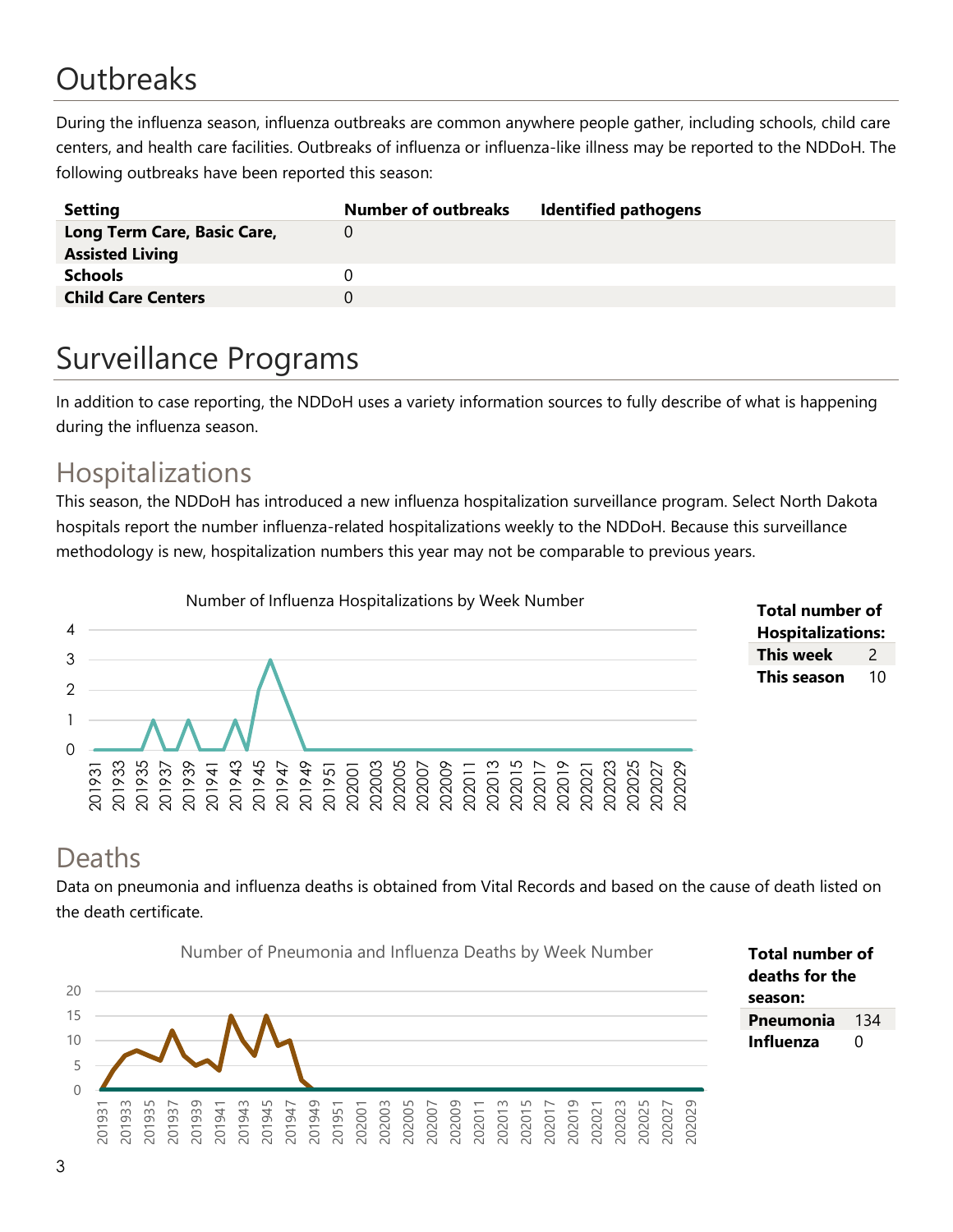## Outpatient Influenza-like Illness

The NDDoH participates in the national U.S. Outpatient Influenza-like Illness Surveillance Network (ILINet). Data from participating outpatient providers in North Dakota are pooled to create a state-wide estimate for the weekly percent of healthcare visits due to influenza-like illness (ILI). Patients presenting with a fever of 100ºF or greater and a cough and/or sore throat are considered to have ILI. For more information on state and national ILINet data, see **FluView** [Interactive.](https://gis.cdc.gov/grasp/fluview/fluportaldashboard.html)



Percent of Outpatient Visits Due to Influenza-like Illness by Week, Current and Previous Season

#### Sentinel Laboratory Data

The NDDoH receives influenza and RSV testing data from participating sentinel laboratories across the state. The total number of positive tests and the total number of tests conducted are reported and used to create a state-wide percent positivity statistic. For influenza, percent positivity of 10% or greater indicates "season level" influenza activity.

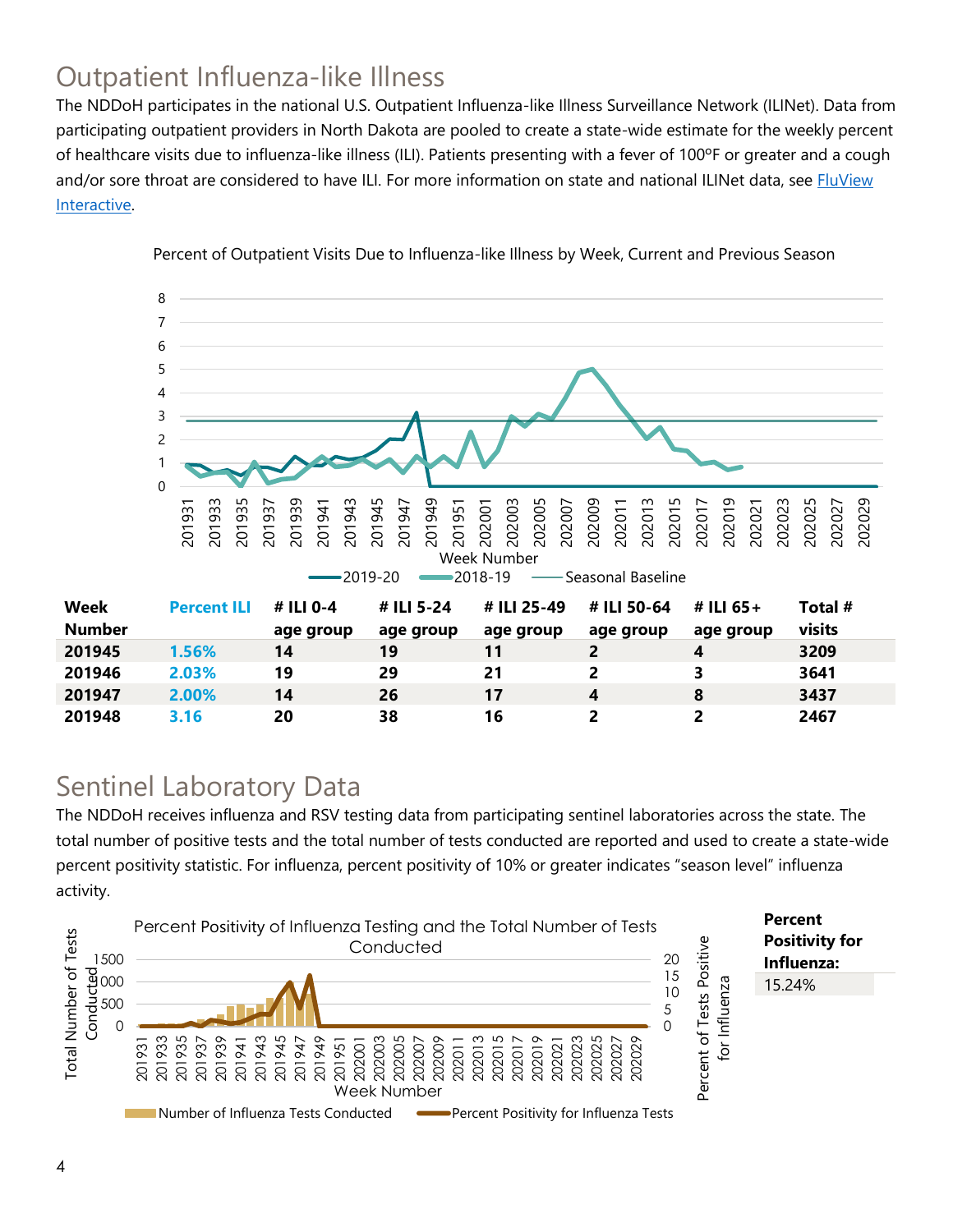

#### School Absenteeism

During the influenza season, increases in school absenteeism data can be used as an early indicator for influenza circulation. The NDDoH received absenteeism data from a majority of schools in the state. Data here include absences for all reasons.



## Multi-season Comparison